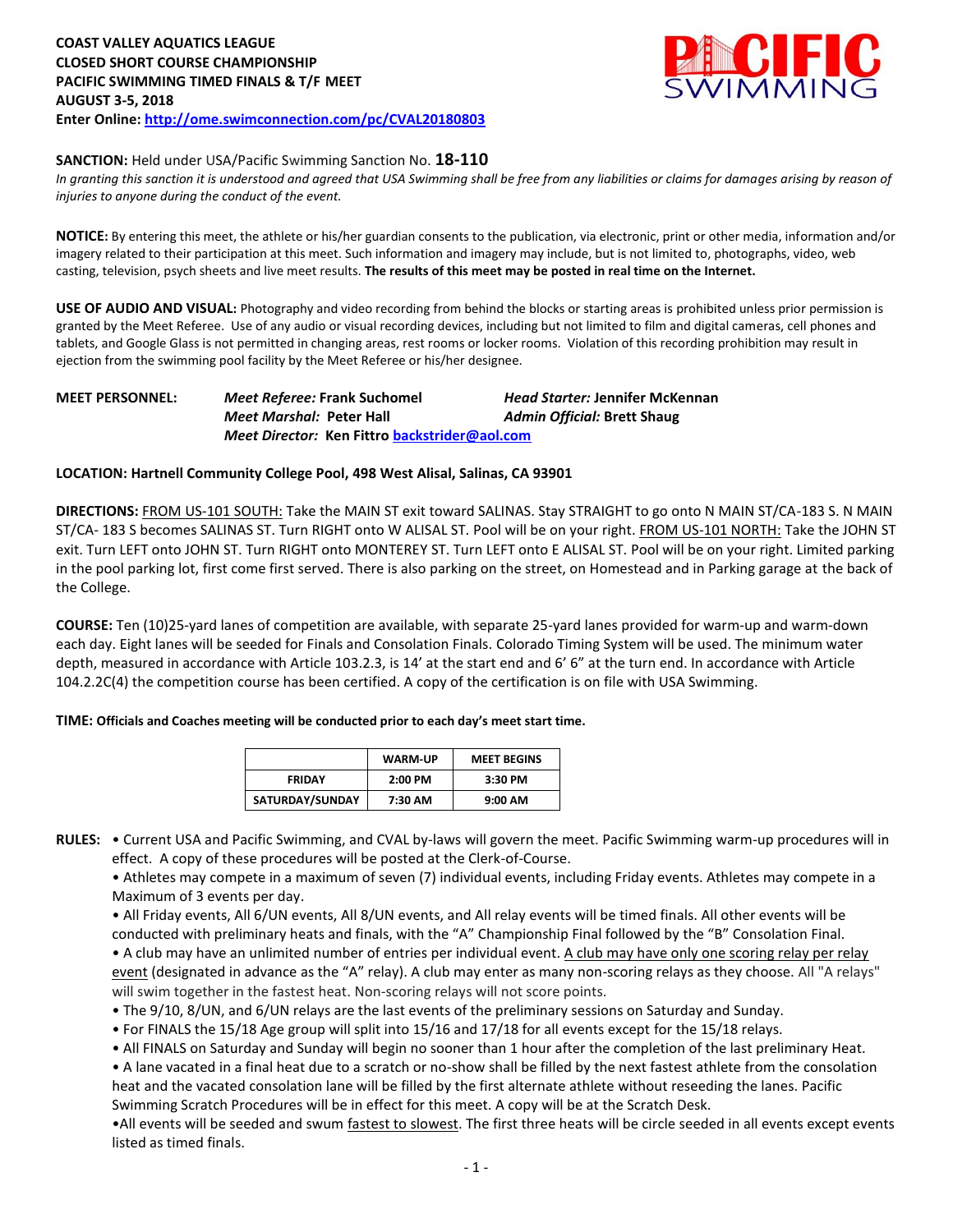- Athletes competing in the 500 Freestyle must provide their own lap counters.
- All coaches and deck officials must wear their USA Swimming membership cards in a visible manner.

**UNACCOMPANIED ATHLETES:** Any USA-S athlete-member competing at the meet must be accompanied by a USA Swimming member-coach for the purposes of athlete supervision during warm-up, competition and warm-down. If a coach-member of the athlete's USA-S Club does not attend the meet to serve in said supervisory capacity, it is the responsibility of the athlete or the athlete's legal guardian to arrange for supervision by a USA-S member-coach. The Meet Director or Meet Referee may assist the athlete in making arrangements for such supervision; however, it is recommended that such arrangements be made in advance of the meet by the athlete's USA-S Club Member-Coach.

**RACING STARTS:** Athletes must be certified by a USA-S member-coach as being proficient in performing a racing start, or must start the race in the water. It is the responsibility of the athlete or the athlete's legal guardian to ensure compliance with this requirement.

**RESTRICTIONS: •** Smoking and the use of other tobacco products is prohibited on the pool deck, in the locker rooms, in spectator

- seating, on standing areas and in all areas used by athletes, during the meet and during warm-up periods.
- Sale and use of alcoholic beverages is prohibited in all areas of the meet venue.
- No glass containers are allowed in the meet venue.
- No propane heater is permitted except for snack bar/meet operations.
- All shelters must be properly secured.
- Changing into or out of swimsuits other than in locker rooms or other designated areas is prohibited.

• Destructive devices, to include but not limited to, explosive devices and equipment, firearms (open or concealed), blades, knives, mace, stun guns and blunt objects are strictly prohibited in the swimming facility and its surrounding areas. If observed, the Meet Referee or his/her designee may ask that these devices be stored safely away from the public or removed from the facility. Noncompliance may result in the reporting to law enforcement authorities and ejection from the facility. Law enforcement officers (LEO) are exempt per applicable laws.

 Operation of a drone, or any other flying apparatus, is prohibited over the venue (pools, athlete/coach areas, spectator areas and open ceiling locker rooms) any time athletes, coaches, officials and/or spectators are present.

**ELIGIBILITY:** • Athletes must be current members of USA-S and enter their name and registration number on the meet entry card as they are shown on their Registration Card. If this is not done, it may be difficult to match the athlete with the registration and times database. The meet host will check all athlete registrations against the SWIMS database and if not found to be registered, the Meet Director shall accept the registration at the meet (a \$10 surcharge will be added to the regular registration fee). Duplicate registrations will be refunded by mail.

• This meet is only open to qualified athletes, belonging to a CVAL team (Aptos-Cabrillo Swim Club (ACSC), San Benito Aquatics (SBA), SLUG Aquatics (SLUG) and Seaside Aquatic Club (SEA)).

• Registered USA Swimming Athletes participating on other USA Swimming clubs may participate on a CVAL club if they have declared themselves unattached prior to their first CVAL Meet, have swum exclusively at their CVAL team practices and meets during the regular league season, and meet any other requirements placed upon USA Swimming Athletes participating in CVAL events.

• All athletes 18 and under must have swum I a minimum of 2 events in at least on league meet during the CVAL season to be eligible for 2018 CVAL Championship participation.

- Athletes 19 years of age and over may swim preliminary events only and will not score points.
- Individual Entries with "NO TIME" will be ACCEPTED. "A" Relays must have an entry time.

• Entry times submitted for this meet will be checked against a computer database and may be changed in accordance with Pacific Swimming Entry Time Verification Procedures.

• Disabled athletes are welcome to attend this meet and should contact the Meet Director or Meet Referee regarding any special accommodations on entry times and seeding per Pacific Swimming policy.

• The athlete's age will be the age of the athlete on the first day of the meet.

**ENTRY FEES:** \$4.00 per individual event plus a \$10.00 participation fee per athlete. Relay entries are \$9.00 Fees must be included with entries. Checks only. NO REFUNDS will be made, except as noted in the relay entries or mandatory scratch downs.

**ONLINE ENTRIES:** To enter online go to **<http://ome.swimconnection.com/pc/CVAL20180803>** to receive an immediate entry confirmation. This method requires payment by credit card. Swim Connection, LLC charges a processing fee for this service, equal to \$1 per athlete plus 5% of the total Entry Fees. Please note that the processing fee is a separate fee from the Entry Fees. If you do not wish to pay the processing fee, enter the meet using a mail entry. Entering online is a convenience, is completely voluntary, and is in no way required or expected of an athlete by Pacific Swimming. Online entries will be accepted through **Wednesday, July 25, 2018**. Relays can **ONLY** be entered Online through SwimConnection-OME.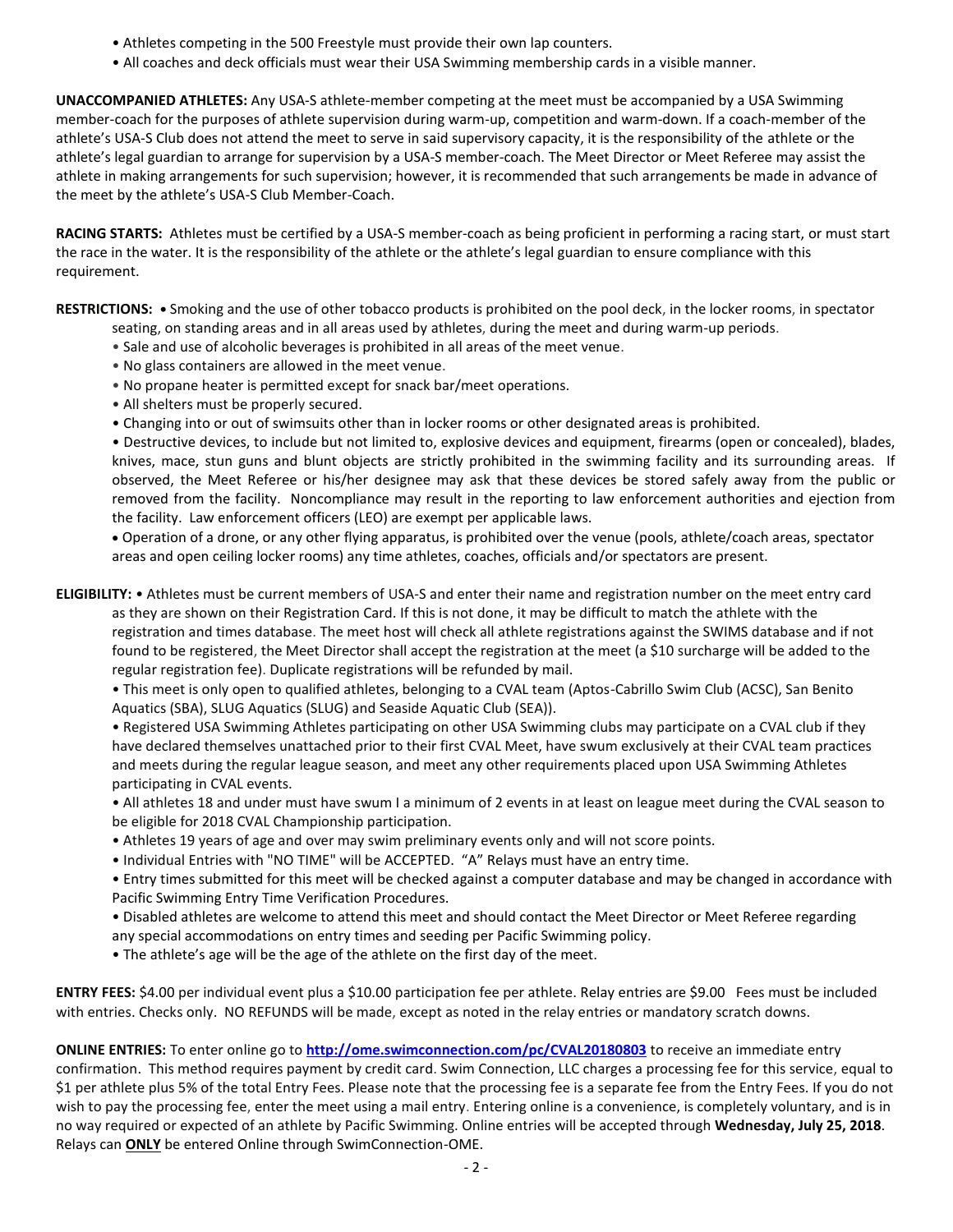**MAILED OR HAND DELIVERED ENTRIES:** Entries must be on the attached consolidated entry form. Forms must be filled out completely and printed clearly with athlete's best time. Entered times must be submitted in yards. "No Time entries" will be accepted. Entries must be postmarked by midnight, **Monday, July 23, 2018** or hand delivered to the Seaside High School POOL OFFICE (2200 Noche Buena Street, Seaside, CA 93955) by 6:30 p.m. **Wednesday, July 25, 2018**. No late entries will be accepted. Requests for confirmation of receipt of mailed entries should include a self-addressed stamped envelope.

**RELAY ENTRIES:** All relays are timed finals. ENTRIES MUST BE ENTERERD ONLINE by, MIDNIGHT, Sunday, July 29, 2018. COACHES MUST COMPLETE THEIR RELAYS ONLINE with SwimConnection OME entry form. No deck entered relay teams will be accepted. No deck entered relay athletes will be accepted. Relay athletes must swim in their respective age groups. Clubs may enter an "A RELAY" as their scoring relay and as many other relays per age group/gender that they choose.

### **Make check payable to**: **CVAL**

#### **Mailed entries sent to**: **Ken Fittro**: **1513 Hilby Avenue Seaside, CA 93955**

**CHECK-IN:** The meet will be deck seeded. Athletes must check-in at the Clerk-of-Course. No event shall be closed more than 30 minutes before the scheduled start of the session. Close of check-in for all individual events shall be no more than 60 minutes before the estimated time of the start of the first heat of the event. Athletes who do not check-in will not be seeded and will not be allowed to compete in that event.

**SCRATCHES:** • Pacific Swimming scratch rules will be enforced. A copy will be posted at the clerk-of-course.

• Any athletes not reporting for or competing in an individual timed final event that they have checked in for shall not be penalized.

• Athletes entered in a preliminary individual event in a Trials and Finals meet that is seeded on the deck that have checked in for that event, must swim in the event unless they notify the clerk of the course before seeding for that event has begun that they wish to scratch. Failure to swim in an event will result in being barred from their next preliminary individual event.

• Any athlete qualifying for any level of finals in an individual event who does not wish to compete must scratch within 30 minutes after the announcement of qualifiers. During this period, qualifiers may also notify the referee that may not intend to compete in consolation finals or finals. In this case, they must declare their final intention within 30 minutes after the announcement of qualifiers following their individual preliminaryevent.

• Any athlete qualifying for a consolation final or final race in an individual event who fails to show up in said consolation final or final race prior to calling the alternate shall be barred from the remainder of any final events for that day. Should the athlete have no additional final events for that day they will be barred from their next preliminary event.

• If the No-Show occurs on the last day that the athlete is entered in an individual event in the meeting, and no other individual event penalty is applicable, the athlete shall then be fined \$100.00. The fine will be increased to \$150.00 if after 30 days of receiving the letter of notification the party has not made the payment

AWARDS: CVAL Medals: 1<sup>st</sup>-8<sup>th</sup> place in individual events and 1<sup>st</sup>-4<sup>th</sup> in relay events. CVAL Ribbons: 9<sup>th</sup>-16<sup>th</sup> place in individual events. Special Awards: High Point boy and girl in each age group. Team Trophies: 1<sup>st</sup>-4<sup>th</sup> place.

**SCORING:** Individual to 16 places: 20, 17, 16, 15, 14, 13, 12, 11, 9, 7, 6, 5, 4, 3, 2, 1 Relay events to 4 places: 40, 34, 32, 30

## **ADMISSION:** Free.

**SNACK BAR & HOSPITALITY:** A snack bar will be available throughout the competition. Coaches and working deck officials will be provided lunch. Hospitality will serve refreshments to timers and volunteers. **Picnic areas are available outside of the facility. Small personal-sized coolers with healthy swimmer snacks, not to exceed 11 inches in one dimension, are allowed inside the facility.** 

**MISCELLANEOUS:** No overnight parking is allowed. Facilities will not be provided after meet hours.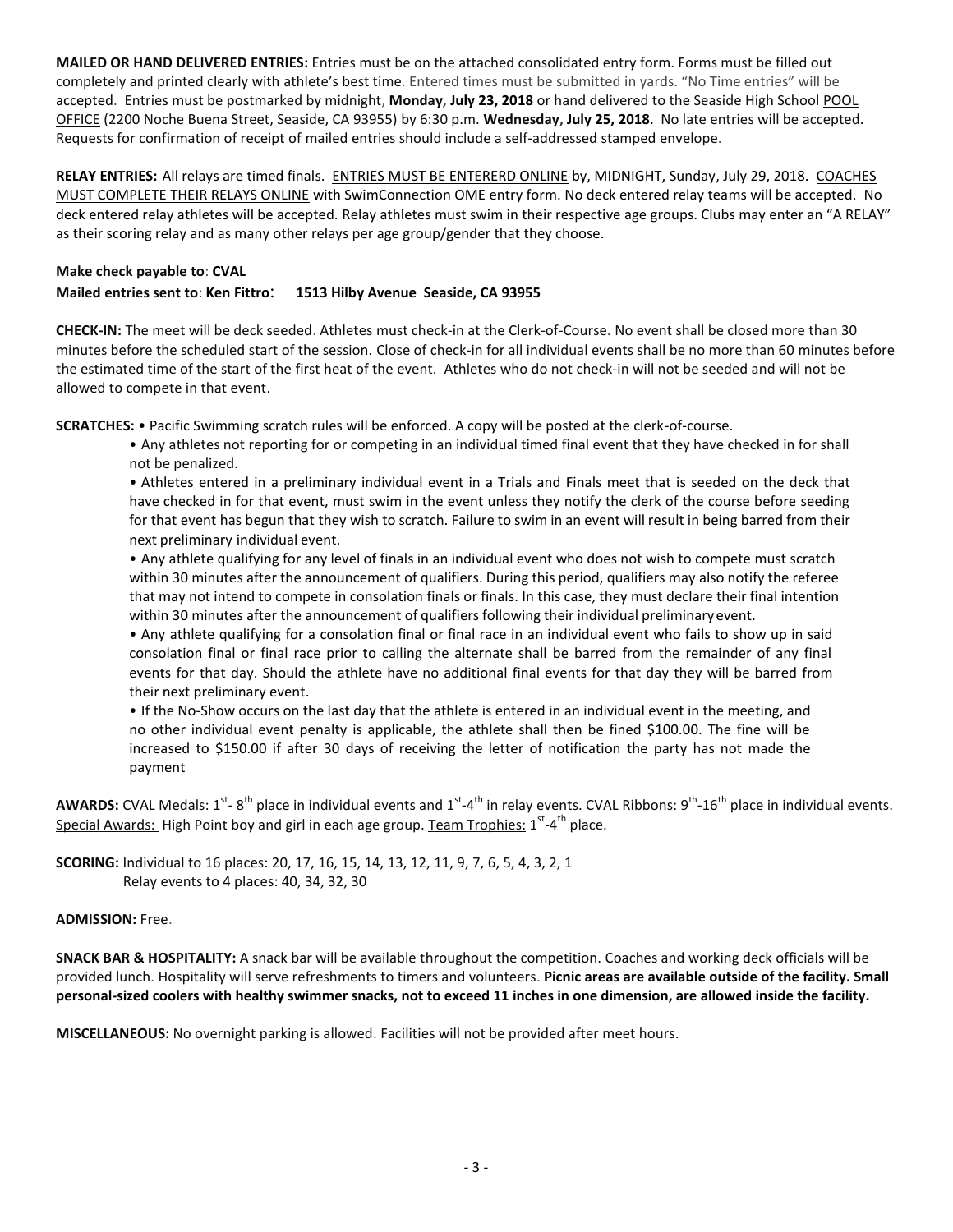## EVENT SUMMARY

|                        | 6/UN                | 8/UN            | 9/10            | 11/12           | 13/14           | 15/18           |
|------------------------|---------------------|-----------------|-----------------|-----------------|-----------------|-----------------|
| <b>FRIDAY</b>          |                     |                 | <b>200 FREE</b> | <b>500 FREE</b> | <b>500 FREE</b> | <b>500 FREE</b> |
|                        |                     |                 |                 |                 |                 |                 |
| <b>SATURDAY</b>        | 100 IM              | 100 IM          | 100 IM          | 200 IM          | 200 IM          | 200 IM          |
|                        | 50 FREE             | 50 FREE         | 50 FREE         | <b>100 FREE</b> | <b>100 FREE</b> | <b>100 FREE</b> |
|                        | 25 BACK             | 25 BACK         | 50 BACK         | 50 BACK         | 100 BACK        | 100 BACK        |
|                        |                     |                 |                 | <b>50 FLY</b>   | <b>100 FLY</b>  | <b>100 FLY</b>  |
| <b>SATURDAY RELAYS</b> | 100 MIXED           | 100 MEDLEY      | 200 MEDLEY      | 200 MEDLEY      | 400 MEDLEY      | 400 MEDLEY      |
|                        | <b>MEDLEY RELAY</b> | <b>RELAY</b>    | <b>RELAY</b>    | <b>RELAY</b>    | <b>RELAY</b>    | <b>RELAY</b>    |
|                        |                     |                 |                 |                 |                 |                 |
| <b>SUNDAY</b>          | 25 FREE             | 25 FREE         | <b>100 FREE</b> | <b>200 FREE</b> | <b>200 FREE</b> | <b>200 FREE</b> |
|                        | 25 BREAST           | 25 BREAST       | 50 BREAST       | 50 BREAST       | 100 BREAST      | 100 BREAST      |
|                        | <b>25 FLY</b>       | <b>25 FLY</b>   | <b>50 FLY</b>   | 50 FREE         | 50 FREE         | 50 FREE         |
|                        |                     |                 |                 | 100 IM          |                 |                 |
| <b>SUNDAY RELAYS</b>   | 100 MIXED           | <b>100 FREE</b> | <b>200 FREE</b> | <b>200 FREE</b> | <b>400 FREE</b> | <b>400 FREE</b> |
|                        | <b>FREE RELAY</b>   | <b>RELAY</b>    | <b>RELAY</b>    | <b>RELAY</b>    | <b>RELAY</b>    | <b>RELAY</b>    |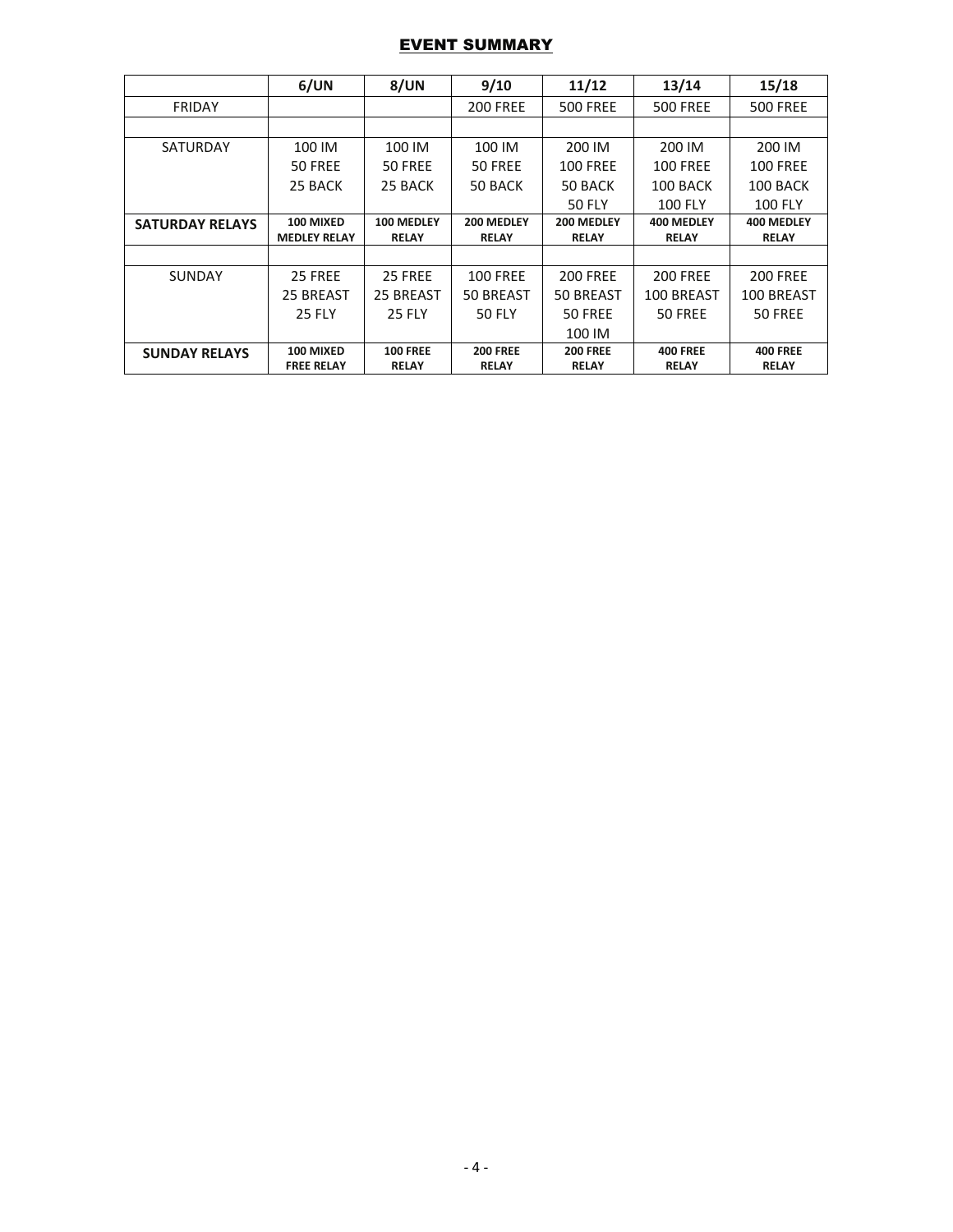## **SCHEDULE OF EVENTS**

| <b>FRIDAY, AUGUST 3, 2018</b> |                 |  |  |  |  |  |  |
|-------------------------------|-----------------|--|--|--|--|--|--|
| <b>EVENT#</b>                 | <b>EVENT#</b>   |  |  |  |  |  |  |
|                               | 9-10 200 FREE   |  |  |  |  |  |  |
|                               | 11-12 500 FREE  |  |  |  |  |  |  |
|                               | 13-14 500 FREE. |  |  |  |  |  |  |
|                               | 15-18 500 FREE  |  |  |  |  |  |  |

|                               | SATURDAY, AUGUST 4, 2018    |                              |                               | SUNDAY, AUGUST 5, 2018    |                          |  |  |  |
|-------------------------------|-----------------------------|------------------------------|-------------------------------|---------------------------|--------------------------|--|--|--|
| <b>EVENT#</b><br><b>GIRLS</b> | <b>EVENT</b>                | <b>EVENT#</b><br><b>BOYS</b> | <b>EVENT#</b><br><b>GIRLS</b> | <b>EVENT</b>              | <b>EVEN</b><br><b>BO</b> |  |  |  |
| 9                             | 9-10 100 I.M.               | 10                           | 57                            | 9-10 100 FREE             | 58                       |  |  |  |
| 11                            | 11-12 200 I.M.              | 12                           | 59                            | 11-12 200 FREE            | 60                       |  |  |  |
| 13                            | 8/UN 100 I.M.               | 14                           | 61                            | 8/UN 25 FREE              | 62                       |  |  |  |
| 15                            | 13-14 200 I.M.              | 16                           | 63                            | 13-14 200 FREE            | 64                       |  |  |  |
| $17***$                       | 15-18 200 I.M.              | $18**$                       | 65**                          | 15-18 200 FREE            | 66*                      |  |  |  |
| 19                            | 9-10 50 FREE                | 20                           | 67                            | 9-10 50 BREAST            | 68                       |  |  |  |
| 21                            | 11-12 100 FREE              | 22                           | 69                            | 11-12 50 BREAST           | 70                       |  |  |  |
| 23                            | <b>8/UN 50 FREE</b>         | 24                           | 71                            | 8/UN 25 BREAST            | 72                       |  |  |  |
| 25                            | 13-14 100 FREE              | 26                           | 73                            | 13-14 100 BREAST          | 74                       |  |  |  |
| $27**$                        | 15-18 100 FREE              | 28**                         | $75***$                       | 15-18 100 BREAST          | $76*$                    |  |  |  |
| 29                            | 9-10 50 BACK                | 30                           | 77                            | 9-10 50 Fly               | 78                       |  |  |  |
| 31                            | 11-12 50 BACK               | 32                           | 79                            | 11-12 50 FREE             | 80                       |  |  |  |
| 33                            | 8/UN 25 BACK                | 34                           | 81                            | 8/UN 25 Fly               | 82                       |  |  |  |
| 35                            | 13-14 100 BACK              | 36                           | 83                            | 13-14 50 FREE             | 84                       |  |  |  |
| $37**$                        | 15-18 100 BACK              | $38**$                       | 85**                          | 15-18 50 FREE             | $86*$                    |  |  |  |
| 39                            | 11-12 50 FLY                | 40                           | 87                            | 11-12 100 I.M.            | 88                       |  |  |  |
| 41                            | 13-14 100 FLY               | 42                           |                               |                           |                          |  |  |  |
| $43**$                        | 15-18 100 FLY               | $44**$                       |                               |                           |                          |  |  |  |
|                               | <b>RELAYS</b>               |                              |                               | <b>RELAYS</b>             |                          |  |  |  |
| 45*                           | 6/UN 100 MIXED MEDLEY RELAY |                              | 89*                           | 6/UN 100 MIXED FREE RELAY |                          |  |  |  |
| 47                            | 8/UN 100 MEDLEY RELAY       | 48                           | 91                            | 8/UN 100 FREE RELAY       | 92                       |  |  |  |
| 49                            | 9-10 200 MEDLEY RELAY       | 50                           | 93                            | 9-10 200 FREE RELAY       | 94                       |  |  |  |
| 51                            | 11-12 200 MEDLEY RELAY      | 52                           | 95                            | 11-12 200 FREE RELAY      | 96                       |  |  |  |
| 53                            | 13-14 400 MEDLEY RELAY      | 54                           | 97                            | 13-14 400 FREE RELAY      | 98                       |  |  |  |
| 55                            | 15-18 400 MEDLEY RELAY      | 56                           | 99                            | 15-18 400 FREE RELAY      | 10                       |  |  |  |
|                               |                             |                              |                               |                           |                          |  |  |  |

|                              | SATURDAY, AUGUST 4, 2018    |                              | SUNDAY, AUGUST 5, 2018        |                           |                              |  |  |
|------------------------------|-----------------------------|------------------------------|-------------------------------|---------------------------|------------------------------|--|--|
| <b>/ENT#</b><br><b>GIRLS</b> | <b>EVENT</b>                | <b>EVENT#</b><br><b>BOYS</b> | <b>EVENT#</b><br><b>GIRLS</b> | <b>EVENT</b>              | <b>EVENT#</b><br><b>BOYS</b> |  |  |
| 9                            | 9-10 100 I.M.               | 10                           | 57                            | 9-10 100 FREE             | 58                           |  |  |
| 11                           | 11-12 200 I.M.              | 12                           | 59                            | 11-12 200 FREE            | 60                           |  |  |
| 13                           | 8/UN 100 I.M.               | 14                           | 61                            | <b>8/UN 25 FREE</b>       | 62                           |  |  |
| 15                           | 13-14 200 I.M.              | 16                           | 63                            | 13-14 200 FREE            | 64                           |  |  |
| $17***$                      | 15-18 200 I.M.              | $18**$                       | $65***$                       | 15-18 200 FREE            | 66**                         |  |  |
| 19                           | 9-10 50 FREE                | 20                           | 67                            | 9-10 50 BREAST            | 68                           |  |  |
| 21                           | 11-12 100 FREE              | 22                           | 69                            | 11-12 50 BREAST           | 70                           |  |  |
| 23                           | <b>8/UN 50 FREE</b>         | 24                           | 71                            | 8/UN 25 BREAST            | 72                           |  |  |
| 25                           | 13-14 100 FREE              | 26                           | 73                            | 13-14 100 BREAST          | 74                           |  |  |
| $27**$                       | 15-18 100 FREE              | 28**                         | $75***$                       | 15-18 100 BREAST          | 76**                         |  |  |
| 29                           | 9-10 50 BACK                | 30                           | 77                            | 9-10 50 Fly               | 78                           |  |  |
| 31                           | 11-12 50 BACK               | 32                           | 79                            | 11-12 50 FREE             | 80                           |  |  |
| 33                           | 8/UN 25 BACK                | 34                           | 81                            | 8/UN 25 Fly               | 82                           |  |  |
| 35                           | 13-14 100 BACK              | 36                           | 83                            | 13-14 50 FREE             | 84                           |  |  |
| $37**$                       | 15-18 100 BACK              | 38**                         | $85***$                       | 15-18 50 FREE             | 86**                         |  |  |
| 39                           | 11-12 50 FLY                | 40                           | 87                            | 11-12 100 I.M.            | 88                           |  |  |
| 41                           | 13-14 100 FLY               | 42                           |                               |                           |                              |  |  |
| 43**                         | 15-18 100 FLY               | 44**                         |                               |                           |                              |  |  |
|                              | <b>RELAYS</b>               |                              |                               | <b>RELAYS</b>             |                              |  |  |
| 45*                          | 6/UN 100 MIXED MEDLEY RELAY |                              | 89*                           | 6/UN 100 MIXED FREE RELAY |                              |  |  |
| 47                           | 8/UN 100 MEDLEY RELAY       | 48                           | 91                            | 8/UN 100 FREE RELAY       | 92                           |  |  |
| 49                           | 9-10 200 MEDLEY RELAY       | 50                           | 93                            | 9-10 200 FREE RELAY       | 94                           |  |  |
| 51                           | 11-12 200 MEDLEY RELAY      | 52                           | 95                            | 11-12 200 FREE RELAY      | 96                           |  |  |
| 53                           | 13-14 400 MEDLEY RELAY      | 54                           | 97                            | 13-14 400 FREE RELAY      | 98                           |  |  |
| 55                           | 15-18 400 MEDLEY RELAY      | 56                           | 99                            | 15-18 400 FREE RELAY      | 100                          |  |  |

**\*6/UN MIXED RELAYS MAY CONSIST OF 4 BOYS OR 4 GIRLS OR ANY COMBINATION OF BOYS AND GIRLS.**

**ALL 6/UN AND 8/UN EVENTS ARE TIMED FINALS EVENTS**

**RIBBONS AND MEDALS FOR 6/UN AND 8/UN ARE AWARDED AT THE STARTING BLOCKS FOLLOWING THE LAST MORNING RELAYS**

**\*\* FOR FINALS: THE 15/18 AGE GROUP WILL SPLIT INTO 15/16 AND 17/18 FOR ALL EVENTS EXCEPT FOR THE 15/18 RELAYS**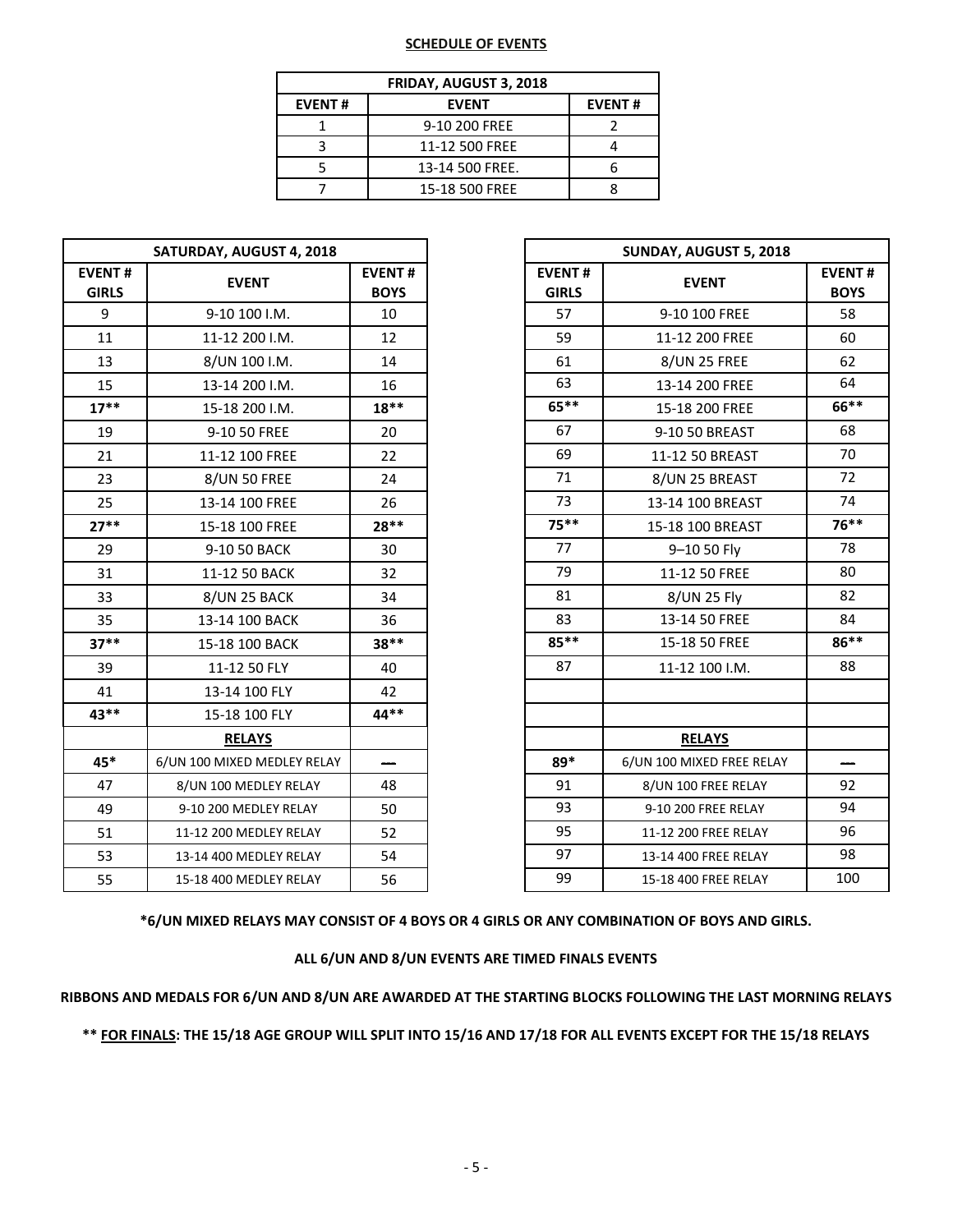|                                                         |                                             |  |                        |        | COAST VALLEY AQUATICS LEAGUE<br><b>CLOSED SHORT COURSE MEET</b> |          |                           |                      |                  |  |            |           |  |
|---------------------------------------------------------|---------------------------------------------|--|------------------------|--------|-----------------------------------------------------------------|----------|---------------------------|----------------------|------------------|--|------------|-----------|--|
|                                                         | AUGUST 3-5, 2018<br>Consolidated Entry Form |  |                        |        |                                                                 |          |                           |                      |                  |  |            |           |  |
| Name: Last,                                             |                                             |  | First                  |        |                                                                 | Middle   |                           |                      |                  |  |            |           |  |
| Club Abbr.                                              |                                             |  | <b>UNATT TEAM ABBR</b> |        |                                                                 |          | Club Name                 |                      |                  |  |            |           |  |
| Age                                                     |                                             |  | Date of Birth          |        |                                                                 | Sex<br>M | $\mathsf F$               |                      | $LSC - (PC, SN)$ |  |            |           |  |
| USA-#                                                   |                                             |  |                        |        |                                                                 |          |                           |                      |                  |  |            |           |  |
| Event#                                                  | Distance / Stroke                           |  |                        |        |                                                                 |          | <b>Entry Time</b>         |                      |                  |  | Circle one |           |  |
|                                                         |                                             |  |                        |        |                                                                 |          | $\mathbf{1}$ $\mathbf{1}$ |                      |                  |  |            | SCY / LCM |  |
|                                                         |                                             |  |                        |        |                                                                 |          | $\ddot{\phantom{a}}$      | $\bullet$            |                  |  |            | SCY / LCM |  |
|                                                         |                                             |  |                        |        |                                                                 |          | $\ddot{\phantom{a}}$      | $\bullet$            |                  |  |            | SCY / LCM |  |
|                                                         |                                             |  |                        |        |                                                                 |          | $\ddot{\cdot}$            | $\bullet$            |                  |  |            | SCY / LCM |  |
|                                                         |                                             |  |                        |        |                                                                 |          | $\ddot{\cdot}$            | $\ddot{\phantom{a}}$ |                  |  |            | SCY / LCM |  |
|                                                         |                                             |  |                        |        |                                                                 |          | $\ddot{\cdot}$            | $\ddot{\phantom{a}}$ |                  |  |            | SCY / LCM |  |
|                                                         |                                             |  |                        |        |                                                                 |          | $\ddot{\cdot}$            | $\ddot{\phantom{0}}$ |                  |  |            | SCY / LCM |  |
|                                                         |                                             |  |                        |        |                                                                 |          | $\ddot{\cdot}$            | $\bullet$            |                  |  |            | SCY / LCM |  |
|                                                         |                                             |  |                        |        |                                                                 |          | $\ddot{\cdot}$            | $\bullet$            |                  |  |            | SCY / LCM |  |
|                                                         |                                             |  |                        |        |                                                                 |          | $\ddot{\cdot}$            | $\ddot{\phantom{a}}$ |                  |  |            | SCY / LCM |  |
| # of entries ________ $x \overline{54.00} = 5$<br>Total | Participation Fee                           |  | \$                     | \$8.00 |                                                                 |          |                           |                      |                  |  |            |           |  |
| Coach                                                   |                                             |  |                        |        |                                                                 |          |                           |                      |                  |  |            |           |  |
| Athlete's<br>Address                                    |                                             |  |                        |        |                                                                 |          |                           |                      |                  |  |            |           |  |
| Home Phone                                              |                                             |  |                        |        |                                                                 |          | Cell Phone                |                      |                  |  |            |           |  |
| Email                                                   |                                             |  |                        |        |                                                                 |          |                           |                      |                  |  |            |           |  |